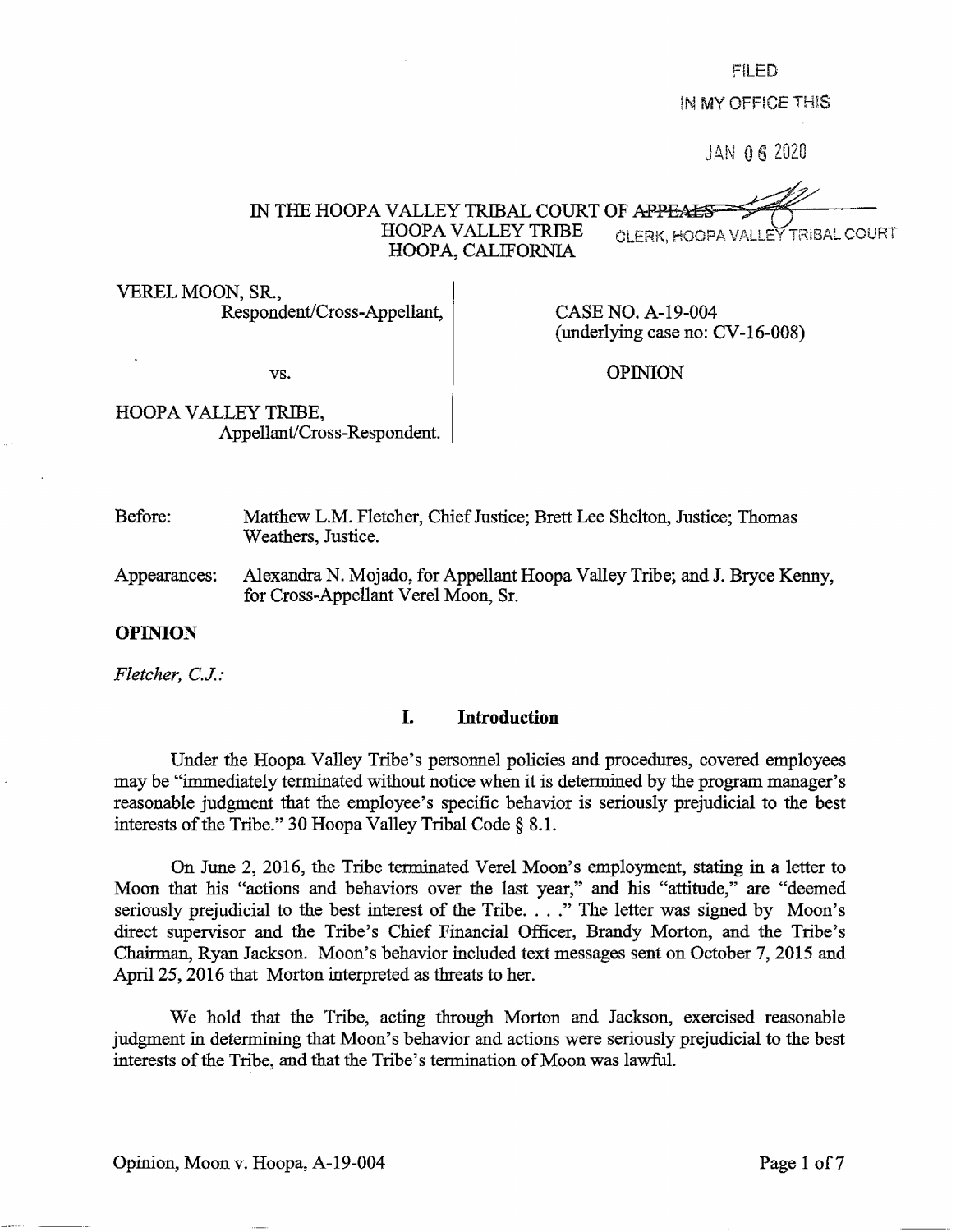# **II. Factual and Procedural Background**

The following facts are not in dispute:

Moon began working for the tribe as Property and Procurement Specialist in 2012. Initially, his supervisor was Steve Burbank, a man. Burbank wrote up Moon in 2014 for being excessively "rude" to Burbank. Burbank's last performance review of Moon was in May 2015, and it indicated that Moon's performance as an employee needed improvement.

In September 2015, Morton, a woman, took over as Moon's supervisor. On October 7, 2015, Moon sent a text to Morton saying "like I said before what a person does to others will come back a whole lot worse." In November 2015, Moon, who had supervisory duties over the Tribe's account with Verizon, noticed unusual charges totaling around \$20,000 incurred around the time Morton took a vacation overseas. Morton explained that Verizon had made a mistake, and the charges were corrected, but Moon argued with her anyway. Eventually, Morton removed the responsibility for the Verizon account from Moon's scope of duties.

Moon and Morton's relationship deteriorated from there. Morton and Moon had disputes over Moon's compliance with various personnel policies and procedures, including Moon's work hours and obtaining approval from Morton to take leave. On April 25, 2016, Moon sent Morton a text saying "I guess you want to go down that road again. It's going to catch up with you again. I really feel sorry for those people and have seen it happen. Some call it carma [sic] and others have a different name for it." At trial, Morton would testify that she considered these interactions with Moon to be threatening. Morton testified that she stated to her own supervisor, Chairman Jackson, that she "didn't feel comfortable with communicating with  $[Mr. Moon]$  – even to ask him on the progress on his work or the tasks that he had been assigned." Moon's Response Brief at 9.

On June 1, 2016, Morton received a memo from the director of the Tribe's TANF Program, Leslie Colegrove, a woman, regarding Moon. The memo asserted that "Tribal TANF has experienced problems in working with Vere! Moon ... for years." Colegrove alleged that Moon "reported his dislike for [Colegrove]," and that Moon "has issues with women who make decisions or are in a higher position than he."

The next day, the Tribe terminated Moon's employment, invoking the "seriously prejudicial" conduct justification under § 8.1.

Moon brought suit shortly thereafter under 30 HVTC § 15.1. The Hoopa trial court held a trial in December 2017. On February 23, 2018, the trial court ruled in favor of Moon, primarily on the ground that the Tribe was required to provide "progressive discipline" before terminating Moon's employment. The Tribe appealed. This court vacated the trial court's judgment that "progressive discipline" was required. *Moon v. Hoopa Valley Tribe,* 16 NICS App. 27 (2018) *("Moon I"*). We remanded to the trial court to make a determination of whether "§ 8.1 allows for the Tribe to terminate an employee whose conduct becomes 'seriously prejudicial to the best interests of the Tribe' without engaging in the discipline, counseling, and other requirements contained in that section." *Moon I,* 16 NICS App. at 29.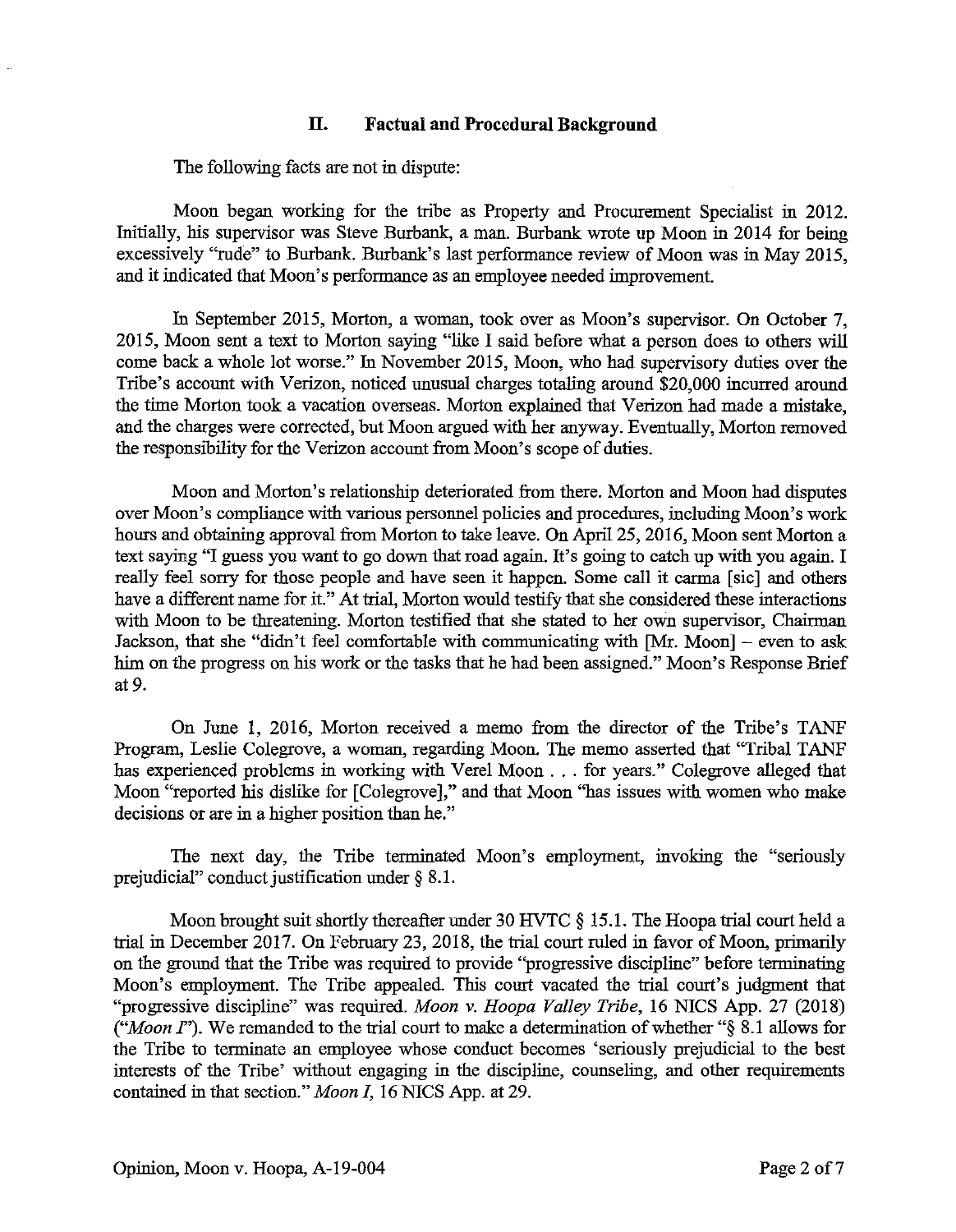The trial court issued an Order on Remand on January 17, 2019 confirming its judgment in favor of Moon. The critical language of the Order stated:

*While unsatisfactory and even unprofessional at times, none of plaintiff's conduct or behavior during the course of his employment rose to the level of seriously prejudicial to the Tribe's best interest under HVTC Section 8.1[]. [The Tribe] asserted the seriously prejudicial provision of the code in plaintiff's termination letter referencing "actions and behaviors over the last year" and at trial presented text messages that were interpreted by the Tribe as threats by plaintiff toward his supervisor, failure of plaintiff to complete property inventory, plaintiff taking leave without permission, plaintiff failing to cooperate with other departments, all as grounds for immediate termination under the seriously prejudicial provision of the Code. The Court finds that all of this conduct or behavior was of a nature that could have been reasonably addressed by a warming and a lesser sanction without causing harm to the Tribe, yet the Tribe never took action to do so. Logically, if hi.s conduct presented over at least his last year of employment was indeed seriously prejudicial to the Tribe, the Tribe arguably would have terminated Mr. Moon's employment well before a year or at a minimum reprimanded him. It is not reasonable to believe that an employee engaged in conduct or behavior seriously prejudicial to the Tribe for at least a year and the Tribe stood by and took no disciplinary action of any kind. As such, this Court finds that none of the conduct or behavior qualifies as seriously prejudicial to the Tribe.* 

## *Order on Remand at 2-3.*

*The Tribe appeals this judgment. 1 We reverse.* 

# **m. Employee Termination for Conduct "Seriously Prejudicial to the Best Interests of the Tribe"**

The meaning of the provision in Section 8.1 of the Hoopa Valley Tribe's personnel policies and procedures is a question of first impression in this court.

Section 8.1 provides in full:

Disciplinary action including termination or demotion, may be taken against any employee. Program managers must demonstrate that counseling on specific areas of poor performance has occurred and that insufficient improvement has taken place as a result of counseling or other corrective efforts. Unsatisfactory performance must be documented and must relate to the employee's job description and employee's evaluation. *However, employee's [sic] may be immediately terminated without notice when it is determined by the program manager's reasonable judgment that the employee's specific behavior is seriously prejudicial to the best interests of the Tribe.* (emphasis added)

<sup>&</sup>lt;sup>1</sup> There are other matters on appeal as well, but our decision to vacate and reverse the trial court's January 2019 order and to order the trial court to enter judgment for the Tribe renders those matters moot.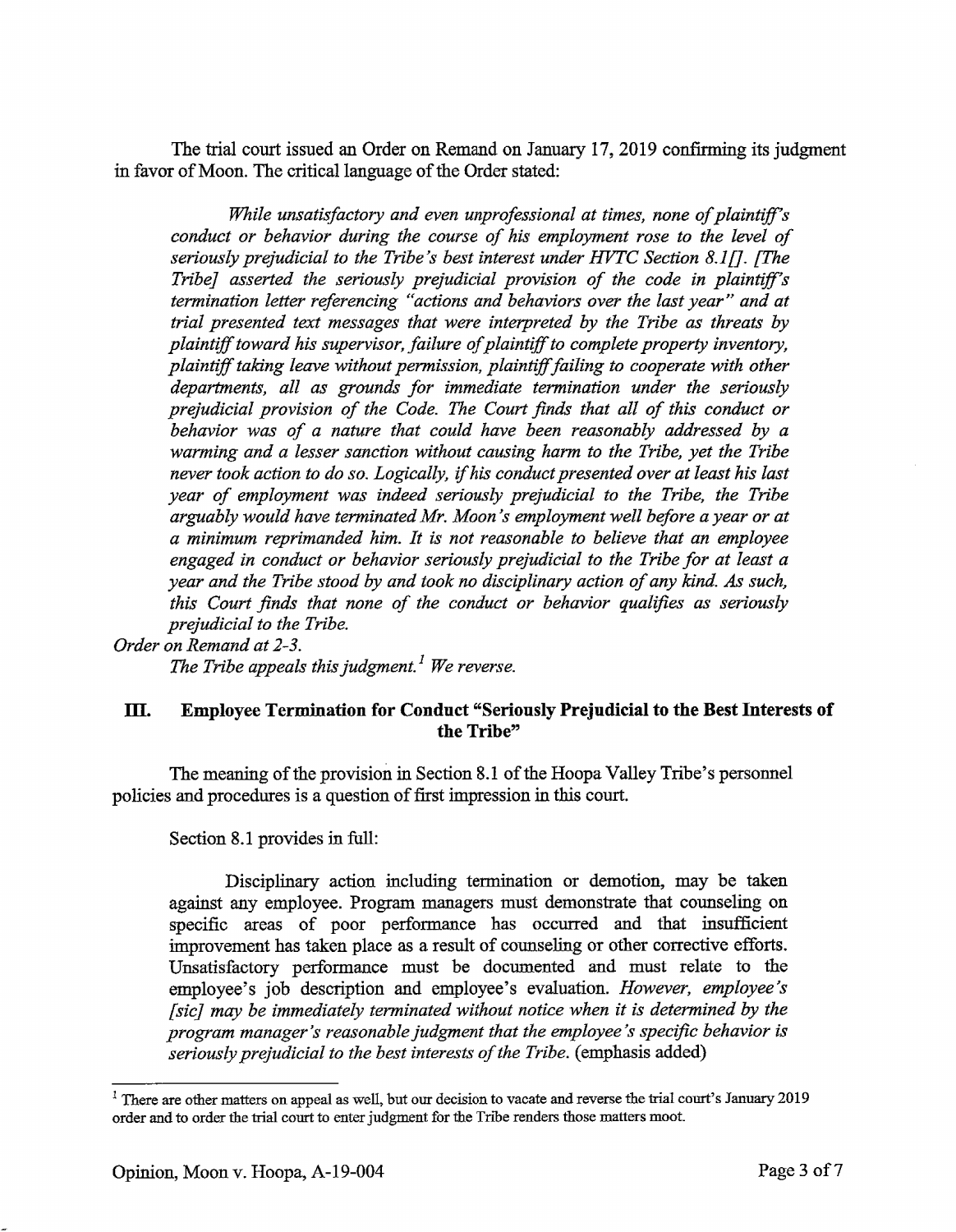According to the Tribe, § 8.1 provides two avenues by which an employee could be terminated. The first avenue, which the Tribe did not follow in this case, requires supervisors and managers to document poor performance by employees and engage in active and sustained efforts to counsel and rehabilitate employees before they may be terminated. The second avenue, invoked in this case by the Tribe, allows a program manager to terminate an employee without notice if the employee's behavior becomes "seriously prejudicial" to the best interests of the Tribe. No prior discipline or documentation, or even notice, is required.

The trial court initially misread  $\S$  8.1 to require "progressive discipline" even if the Tribe terminated an employee without notice under the "seriously prejudicial" provision. We reversed that decision in *Moon I*. On remand, the trial court concluded that the Tribe's decision to terminate Moon was unreasonable. We reverse that decision today.

# **A. Standard of Review**

This court must defer to the findings of fact made by the finder of fact at the trial court level and must affirm those findings unless the trial court made a clear error. *Hostler v. Hoopa Valley Tribe, 10 NICS App. 14, 15 (2011). This court engages in <i>de novo* review of the trial court's conclusions of law. Id.

# **B. \Vhat Is Conduct "Seriously Prejudicial to the Best Interests of the Tribe"?**

The Hoopa Valley Tribal Code does not define the phrase "seriously prejudicial to the best interests of the Tribe." The phrase constitutes a legal term of art under Hoopa tribal law. The phrase provides a standard by which the trial court must analyze claims by discharged employees like Moon who argue the Tribe acted unreasonably in terminating them without notice. The trial court must make findings of fact related to the employee's conduct, but the determination of whether that conduct rises to conduct that is "seriously prejudicial" is a question of law.

In its findings of fact, the trial court identified several different types of behaviors that Moon engaged in while an employee that could constitute "seriously prejudicial" conduct: (1) ''threats by plaintiff toward his supervisor," (2) "failure of plaintiff to complete property inventory," (3) "plaintiff taking leave without permission," and (4) ''plaintiff failing to cooperate with other departments." Order on Remand at 2. There is sufficient evidence in the record to support the trial court's statement that all of these behaviors occurred.

The trial court, however, did not take the next step and determine whether as a matter of law these types of employee conduct could rise to the level of "seriously prejudicial" conduct. Instead, the trial court erroneously jumped to the next step (which we discuss in subpart C, below) and decided that the Tribe's termination of Moon for this conduct was unreasonable.

We hold that the trial court is obligated to decide in the first instance whether the alleged employee conduct is of the type of conduct that could be "seriously prejudicial" to the Tribe. We realize the code does not define that phrase, but the personnel policies and procedures do offer helpful context. Section 8.1.3 lists a series of classes of employee conduct that can result in termination of employment in the first instance: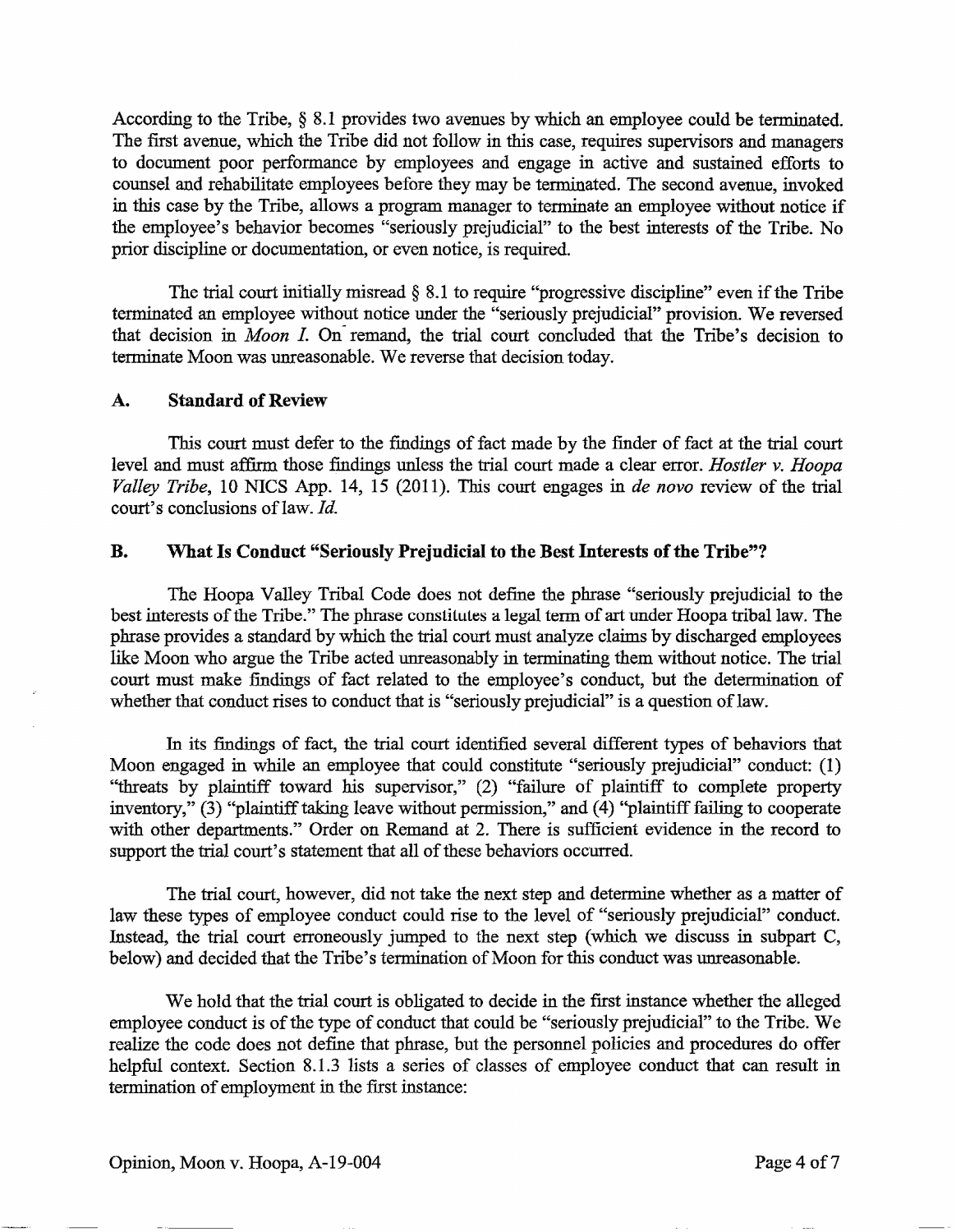\* ''Neglect of Duty/Sleeping on the Job."

- \* "Insubordination; failure to carry out legitimate instructions or duties."
- \* Releasing confidential information without proper authorization."
- \* "Misconduct."
- \* "Intentional falsification of information on employment application or falsification of personnel records, time sheet, or other records."
- \* "Theft on [sic] unauthorized possession of tribal property."
- \* "Acceptance or solicitation of gifts; unless it's a promotion or company logo."
- \* "Acceptance ofbribes in official capacity."
- \* "AWOL 1-3 days."

This list is not intended to be exhaustive, nor does inclusion of a type of behavior require automatic dismissal. The list is representative of examples of employee conduct that could rise to the level of justifying immediate dismissal from employment with the Tribe.

As noted above, the trial court identified several classes of conduct engaged in by Moon: (1) "threats by plaintiff toward his supervisor," (2) "failure of plaintiff to complete property inventory," (3) "plaintiff taking leave without permission," and (4) "plaintiff failing to cooperate with other departments." Order on Remand at 2. Any of the classes of Moon's conduct identified by the trial court fits within these examples, most notably insubordination and misconduct. Threats against a supervisor likely is an example of misconduct. Failure to complete work and failure to cooperate with other employees likely is insubordination and failure to carry out duties. Taking leave without permission likely is akin to going "AWOL."

The critical analysis is whether Moon's conduct rose to the level of becoming "seriously prejudicial to the best interests of the Tribe." The code provides a starting point for the judiciary to analyze this question - and that begins with assessing the "reasonable judgment" of the employee's supervisor. We address that question in the next subpart.

### **C. What Is the "Program Manager's Reasonable Judgment"?**

The trial court's job when the Tribe has terminated an employee under § 8.1 without notice is to determine whether the judgment of the employee's manager was reasonable. We hold that the trial court erred in substituting its judgment for the judgment of Moon's supervisor in terminating Moon's employment. We further hold that Moon's supervisors did exercise "reasonable judgment" when deciding to discharge Moon.

Once the trial court determines that an employee's conduct is the class of conduct that justifies termination without notice under  $\S$  8.1, the court must then analyze whether the supervisor exercised "reasonable judgment" in making that decision. The court's determination on that point involves legal analysis; therefore, its determination is a conclusion of law. We may engage in de novo review of that determination by the trial court.

We focus our attention first on Moon's behavior and actions that Morton considered to be threatening. The evidence – uncontroverted by Moon – is that on two separate occasions Moon sent text messages to Morton. Morton interpreted those texts as threatening to her. Morton thereafter reported to her supervisor, the Chairman, that she was uncomfortable dealing with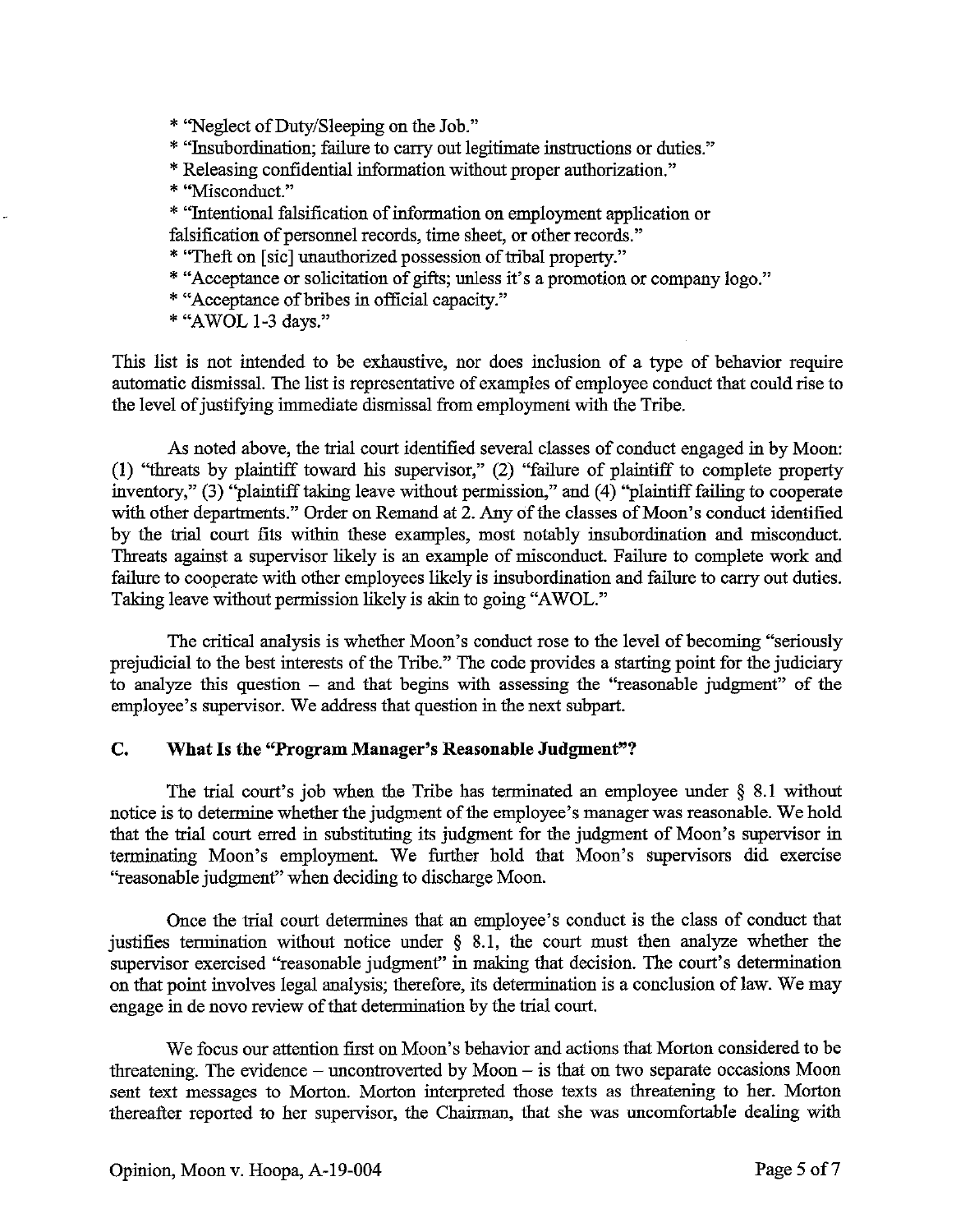Moon as a result of her interactions with him. There is evidence in the record that women from other tribal departments that dealt with Moon had issues with his attitude toward women in supervisory positions over him or positions of greater authority than he possessed, specifically Leslie Colegrove's memo one day before Moon's termination in which she stated Moon had issues with women in power.

The trial court concluded on the same facts before it that Morton's judgment was not reasonable. The trial court concluded, without a basis in the evidence, that Moon's behavior would better be addressed "by a warning and a lesser sanction without causing harm to the Tribe . . . . " The trial court further concluded that if Moon's behavior had been so poor for such a long period of time, the Tribe would have done something about it before resorting to a summary termination under § 8.1. But in fact, as the Tnbe exhaustively detailed in its opening brief in pages 15 through 18, Morton and, before her, Burbank, repeatedly admonished and counseled Moon on his behavior and how to improve. The trial court's statement that "the Tribe never took action" to counsel Moon is clear error. The trial court's analysis, which depended on large part with its conclusion that the Tribe "never" admonished or counseled Moon, is inherently flawed by this omission. We do not agree with the trial court's conclusion that Morton's judgment was unreasonable.

Instead, we find that Morton's judgment that Moon had engaged in conduct seriously prejudicial to the best interests of the Tribe to be reasonable. "Reasonable" has been defined as ''fair, proper, just, moderate, suitable under the circumstances." *See* Black's Law Dictionary 1265 (6th ed. 1990). We begin with the question of whether Morton was threatened by Moon's conduct. Morton testified that she did in fact feel threatened, and reported to her supervisor, the Chairman, that she felt uncomfortable dealing with Moon. Moon's response at trial was, and on appeal is, to assert that Morton's sense of discomfort and fear simply was unreasonable. The trial court made no finding of fact on whether it believed Morton actually felt threatened. We are left with the record on its face.

We conclude that given the larger context of the factual record, it would have been reasonable for the trial court to conclude that Morton felt physically threatened. The text messages from Moon to Morton evidence hostility, to be sure. Morton's report to the Chairman that she was uncomfortable with Moon evidences hostility by Moon. The memo from Leslie Colegrove claiming Moon had a history of hostility toward women in authority supports that proposition. Morton's testimony at trial was unequivocal that she felt threatened. Recent social science research strongly suggests that many men who report to supervisors who are women act aggressively against their bosses after receiving negative feedback. Martin Abel, *Do Workers Discriminate against Female Bosses?,* IZA Institute of Labor Economics Discussion Paper Series No. 12611 (Sept. 2019). Another study shows that men in subordinate positions feel threatened by supervisors who are women and act more assertively as a result. Ekaterina Netchaeva et al., *A Man's (Precarious) Place: Men's Experienced Threat and Self-Assertive Reactions to Female Superiors,* 41:9 Psych. Bull. 1247 (2015). Yet another study shows that men's reaction to women in power may include sexual harassment, which threatened men appear to utilize against women in power as an "equalizer." Heather McLaughlin, *Sexual Harassment, Workplace Authority, and the Paradox of Power,* 77:4 Am. Soc. Rev. 625 (2012). It would have been reasonable for the trial court to conclude that Morton felt physically threatened by Moon.